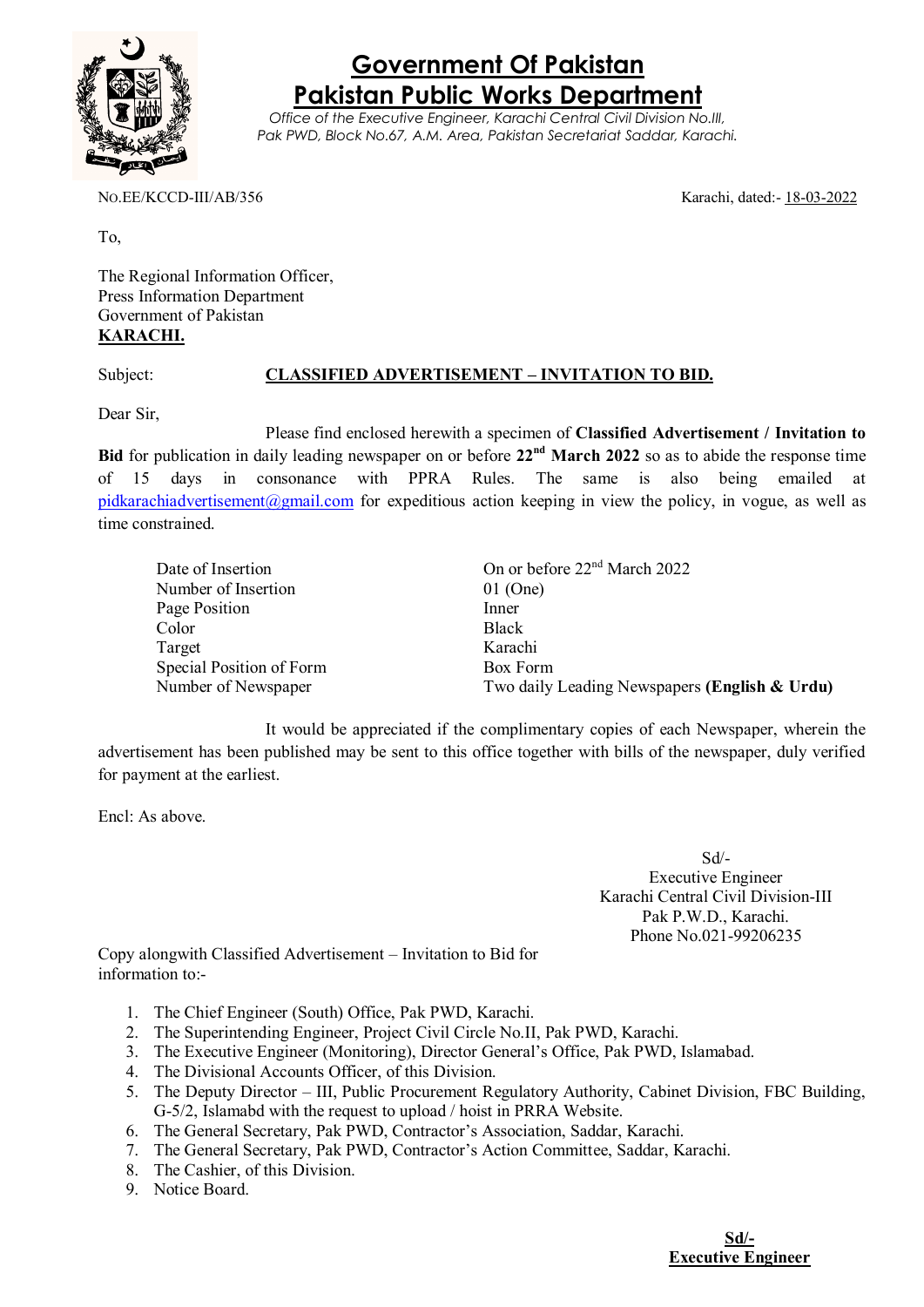

## **GOVERNMENT OF PAKISTAN PAKISTAN PUBLIC WORKS DEPARTMENT**

*\*\*\*\*\**

NO.EE/KCCD-III/AB/356 Karachi, dated:- 18-03-2022

## **INVITATION TO BID**

The Executive Engineer, Karachi Central Civil Division No.III, Pak PWD, Karachi, invites sealed tenders, under Single Stage Two Envelope & on percentage rate basis for the work tabulated hereunder, from the Contractors/Firms registered with Income Tax, Sindh Revenue Board & having valid licence of Pakistan Engineering Council in appropriate category & field of specializations.

2. A complete set of Bidding Documents containing detailed terms and conditions may be purchased by an interested eligible bidder on submission of a written application supported with requisite documents from the office of the undersigned latest by 08-04-2022 upon payment of a non-refundable fee as shown against each in cash.

3. Bidders will submit two sealed envelopes simultaneously, one containing the Technical Proposal and the other Financial Proposals, duly marked separately with page numbering, signed & rubber stamped, and enclosed together in an outer single envelope, in consonance with Rule-36(b) of PPRA 2004, so as to reach the undersigned on 11-04-2022 before 11:00 A.M. Technical proposals will be opened at 11:30 A.M. on the same day in the presence of bidders/ representatives who choose to attend, at the same address.

4. In accordance with PPRA Rule-25; Bid Security i.e. fixed amount as shown against each is required, in shape of CDR, Bank Draft or Bank Guarantee in favor of undersigned, duly mentioned the name & title of the firm by any schedule bank. The bidder will submit original bid security alongwith Technical Proposal, otherwise it will not be evaluated and treated NON-RESPONSIVE summarily.

| S.                      | Name of Scheme (s)                                             | <b>Estimated</b>  | <b>Bid Security</b> | Cost of       |
|-------------------------|----------------------------------------------------------------|-------------------|---------------------|---------------|
| No.                     |                                                                | Cost              |                     | <b>Tender</b> |
| $\mathbf{1}$            | Construction of Metalled Road at Madina Colony District        | $Rs.12,991,764/=$ | $Rs.600,000/=$      | $Rs.2,000/=$  |
|                         | Malir, Karachi.                                                |                   |                     |               |
| $\overline{2}$          | Construction of Metalled Road at Khaskheli Goth District       | $Rs.6,521,935/=$  | $Rs.300,000/=$      | $Rs.2,000/=$  |
|                         | Malir, Karachi.                                                |                   |                     |               |
| 3                       | Construction of Metalled Road at Yar Muhammad Goth             | $Rs.6,521,935/=$  | $Rs.300,000/=$      | $Rs.2,000/=$  |
|                         | District Malir, Karachi.                                       |                   |                     |               |
| $\overline{\mathbf{4}}$ | Construction of Metalled Road at UC Malir Cantt: District      | $Rs.7,446,178/=$  | $Rs.343,000/=$      | $Rs.2,000/=$  |
|                         | Malir, Karachi.                                                |                   |                     |               |
| 5                       | Providing and Laying C.C Paver Road at $U/C - 32$ , $U/C - 32$ |                   |                     |               |
|                         | 33, U/C - 34, U/C - 35, U/C - 37, Baldia Town, District        | $Rs.9,491,314/=$  | $Rs.527,000/=$      | $Rs.2,000/=$  |
|                         | West, Karachi.                                                 |                   |                     |               |
| 6                       | Providing and Laying R.C.C Sewerage Pipe Line at U/C -         | $Rs.1,195,373/=$  | $Rs.60,000/=$       | $Rs.2,000/=$  |
|                         | 21, Haryana Colony, Orangi Town, District West, Karachi.       |                   |                     |               |
| $\overline{7}$          | PROVIDING AND LAYING OF R.C.C. SEWERAGE                        |                   |                     |               |
|                         | PIPELINE AT UC-37, 38 & 39, LIAQUATABAD,                       | $Rs.11,440,671/=$ | $Rs.610,000/=$      | $Rs.2,000/=$  |
|                         | DISTRICT CENTRAL, KARACHI.                                     |                   |                     |               |
| 8                       | PROVIDING AND LAYING OF WATER SUPPLY                           |                   |                     |               |
|                         | PIPELINE AT UC-39, LIAQUATABAD, DISTRICT                       | $Rs.519,133/=$    | $Rs.20,000/=$       | $Rs.1,000/=$  |
|                         | CENTRAL, KARACHI                                               |                   |                     |               |
| 9                       | PROVIDING AND LAYING OF<br>WATER<br><b>SUPPLY</b>              |                   |                     |               |
|                         | <b>DISTRICT</b><br><b>PIPELINE</b><br>AT NAZIMABAD,<br>PS-129, | $Rs.739,467 =$    | $Rs.28,000/=$       | $Rs.1,000/=$  |
|                         | CENTRAL, KARACHI                                               |                   |                     |               |
| 10                      | PROVIDING AND LAYING OF WATER SUPPLY                           |                   |                     |               |
|                         | PIPELINE AT UC-19, NORTH NAZIMABAD, PS-130,                    | $Rs.556,196/=$    | $Rs.21,000/=$       | $Rs.1,000/=$  |
|                         | DISTRICT CENTRAL, KARACHI.                                     |                   |                     |               |
|                         | Construction of Metalled Road at Ghazi Nagar, Usmanabad,       |                   |                     |               |
| 11                      | Garden, U/C - 18 & 19, District South, Karachi.                | $Rs.4,641,733/=$  | $Rs.240,000/=$      | $Rs.2,000/=$  |
|                         | Providing and Laying R.C.C. Sewerage Pipe Line at Ghazi        |                   |                     |               |
| 12                      | Nagar, Usmanabad, Garden, U/C - 18 & 19, District South,       | $Rs.2,417,570/=$  | $Rs.126,000/=$      | $Rs.2,000/=$  |
|                         | Karachi.                                                       |                   |                     |               |
|                         | Construction of Metalled Road at Millat Nagar U/C - 20,        |                   |                     |               |
| 13                      | District South, Karachi.                                       | $Rs.2,920,872/=$  | $Rs.150,000/=$      | $Rs.2,000/=$  |
|                         | Construction of Metalled Road at Ranchor Line U/C - 22,        |                   |                     |               |
| 14                      | District South, Karachi.                                       | $Rs.2,920,872/=$  | $Rs.150,000/=$      | $Rs.2,000/=$  |